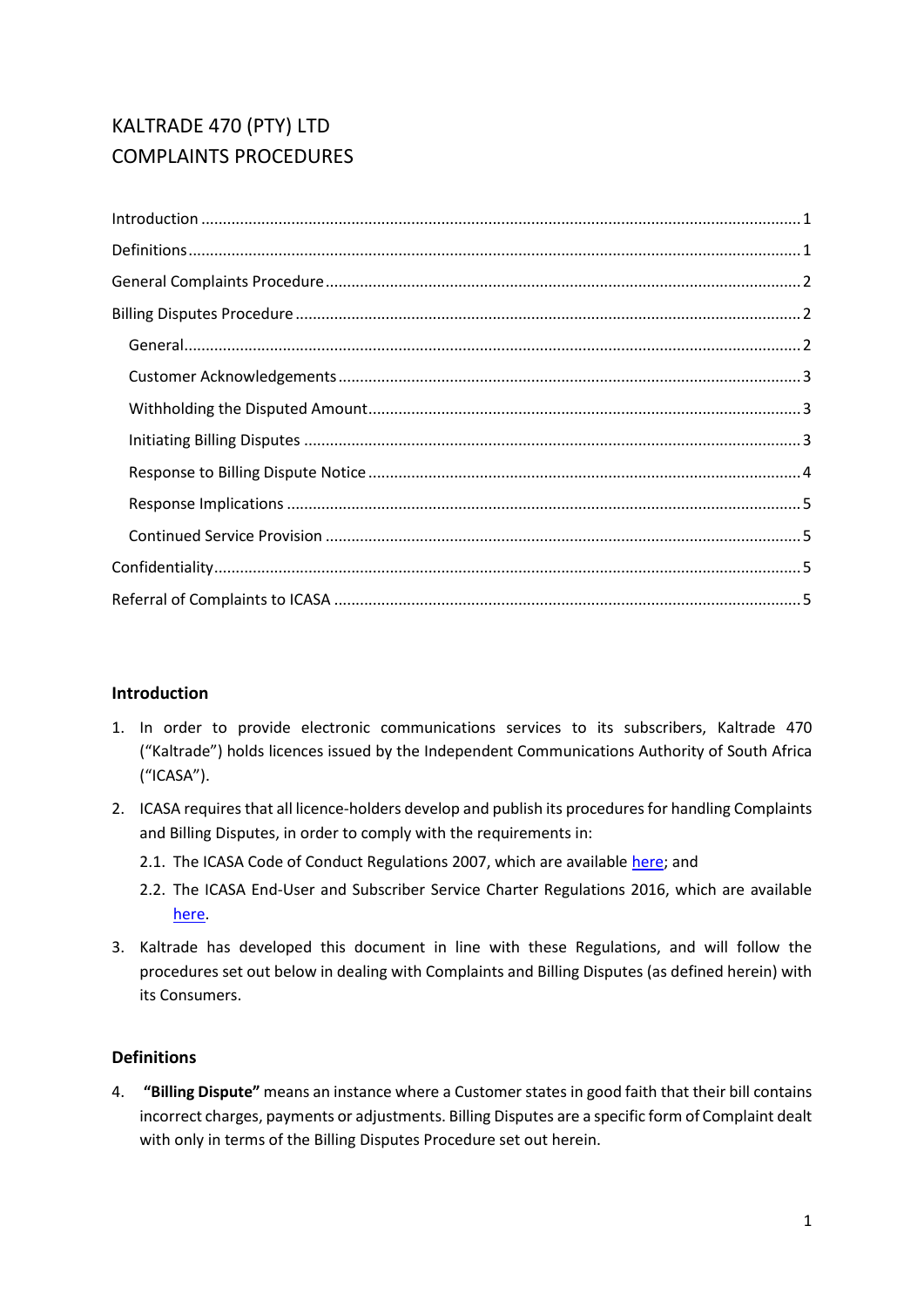- 5. **"Billing Dispute Notice"** means a formal, written notice submitted to Kaltrade by the Customer in terms of this Procedure.
- 6. **"Billing Disputes Procedure"** mean the Billing Disputes Procedure set out herein for the initiation and resolution of Billing Disputes.
- 7. **"Billing Enquiry"** means the situation where the Customer seeks information or clarification relating to an invoice issued by Kaltrade including without limitation seeking clarification of charges or sources of usage. For the avoidance of doubt, a Billing Enquiry is not a Billing Dispute.
- 8. **"Business Day"** means any day other than a Saturday or Sunday or a public holiday observed as such in the Republic of South Africa.
- 9. **"Complaint"** means a formal, written expression of dissatisfaction or grievance made by a Customer in terms of the General Complaints Procedure, but does not include a request for information or a Billing Dispute. Complaints are dealt with only in terms of the General Complaints Procedure set out herein.
- <span id="page-1-0"></span>10. **"Customer"** means a Kaltrade subscriber or potential subscriber.

### **General Complaints Procedure**

- 11. This Procedure applies to all Complaints other than Billing Disputes, which are dealt with in terms of the Billing Dispute Procedure set out below.
- 12. The Customer is required to direct a formal Complaint to [EMAIL].
- 13. The Complaint is required to be accompanied by the following:
	- 13.1. The Customer's full particulars and contact details;
	- 13.2. The Customer's relationship with Kaltrade, together with any customer reference numbers or details which may be applicable;
	- 13.3. A statement of the reasons for the Complaint, with enough detail to allow Kaltrade to assess these; and
	- 13.4. Any relevant evidence or documentation the Customer wishes to submit in support of the Complaint.
- 14. Kaltrade will acknowledge receipt of the Complaint within 3 Business Days and allocate a reference number.
- 15. Kaltrade will provide a written response with its decision on the outcome of the Complaint within 14 Business Days following receipt of the Complaint.

### <span id="page-1-1"></span>**Billing Disputes Procedure**

#### <span id="page-1-2"></span>General

- 16. Billing Enquiries should be directed to [EMAIL], and Complaints not related to Billing Disputes are dealt with under the General Complaints Procedure set out above.
- 17. The Customer expressly acknowledges and agrees that: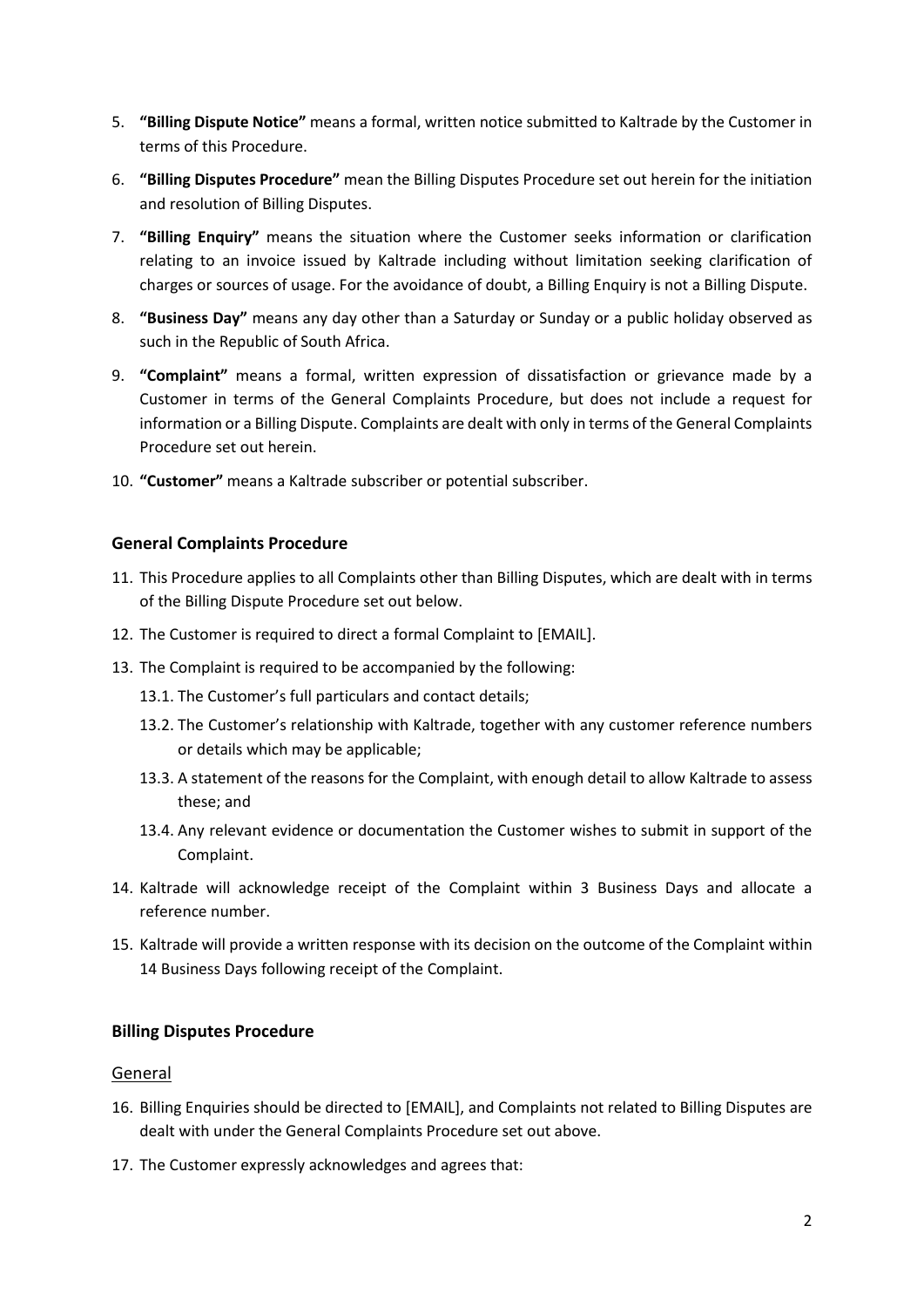- 17.1. Any charge recorded on an invoice which is not submitted in accordance with this Billing Disputes Procedure is payable in full to Kaltrade by the due date of that invoice;
- 17.2. An amount that is not in dispute ("Undisputed Amount") cannot be withheld for any reason, including without limitation when that amount is on an invoice together with an amount that is in dispute ("Disputed Amount");
- 17.3. The Billing Disputes Procedure is only triggered when Kaltrade receives a Billing Dispute, and it is only after this that the Customer may withhold payments of the Disputed Amount only as set out in claus[e 21;](#page-2-3) and
- 17.4. Billing Enquiries, Complaints and requests for information are not considered to be Billing Disputes and do not trigger this Billing Disputes Procedure. Billing Enquiries should be directed to [EMAIL], Complaints are dealt with under the General Complaints Procedure set out above, and requests for information can be sent to [EMAIL].
- 18. Please note that Kaltrade will not entertain any Billing Dispute based on unauthorised use of the services or on unauthorised use of the services by a third party, as it is the Customer's responsibility to safeguard access to the services received by the Customer and to use such services in the manner set out in the terms and conditions applicable thereto.

### <span id="page-2-0"></span>Customer Acknowledgements

- 19. The Customer expressly agrees to allow Kaltrade to attempt settlement of any Billing Dispute within 14 Business Days before raising a dispute with any third party, credit card company or bank. Kaltrade requires and Customer expressly agrees that Kaltrade will be the first option in Billing Disputes. Should Kaltrade receive a chargeback or other reversed charge from a third party, credit card company or bank on behalf of the Customer before Kaltrade has been given a chance to resolve the Billing Dispute, then Kaltrade has the right to collect on the rendered services and any fees associated with those charges.
- 20. Not all Billing Disputes may be settled to the Customer's satisfaction. Once this Billing Disputes Procedure has been exhausted, a Customer may use any third party, credit card company or bank in an attempt to settle the dispute. However, Kaltrade still retains the right to collect on any rendered services or fees that are due. Should Kaltrade be unable to reverse any disputed amounts with a third party, credit card company or bank, Kaltrade will submit the full delinquent amount for collection.

### <span id="page-2-1"></span>Withholding the Disputed Amount

<span id="page-2-3"></span>21. The Customer may only withhold payment of a Disputed Amount where Kaltrade receives a valid Billing Dispute Notice relating to such Disputed Amount at least 5 Business Days prior to the due date recorded on the relevant invoice.

#### <span id="page-2-2"></span>Initiating Billing Disputes

- 22. A Billing Dispute Notice may be lodged in the manner set out herein until the passing of 30 calendar days from the date of the relevant invoice.
- <span id="page-2-5"></span>23. The Customer is required to direct a formal Billing Dispute Notice to [EMAIL].
- <span id="page-2-4"></span>24. The Billing Dispute Notice is required to be accompanied by the following: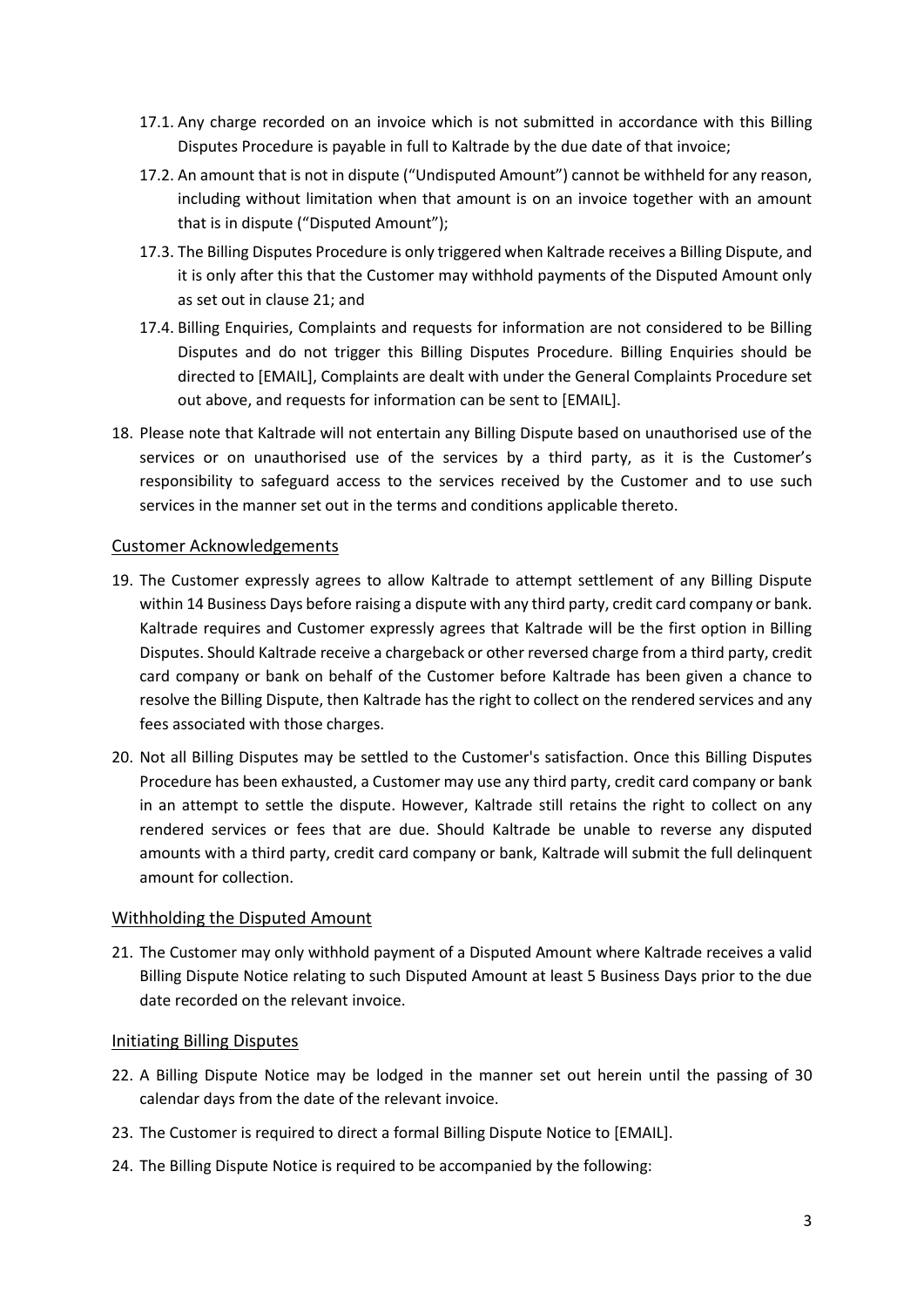- 24.1. The Customer's full particulars and contact details;
- 24.2. The Customer's relationship with Kaltrade, together with any customer reference numbers or details which may be applicable;
- 24.3. Invoice number and date;
- 24.4. The amount in dispute ("the Disputed Amount");
- 24.5. The amount not in dispute ("the Undisputed Amount");
- 24.6. A statement of the reasons for the Billing Dispute, with enough detail to allow Kaltrade to assess these; and
- 24.7. Any relevant evidence or documentation the Customer wishes to submit in support of the Billing Dispute.

#### <span id="page-3-0"></span>Response to Billing Dispute Notice

- 25. Kaltrade will acknowledge receipt of the Billing Dispute Notice within 3 Business Days and allocate a reference number.
- 26. Kaltrade may request additional information or documentation from the Customer lodging the Billing Dispute Notice, which information or documentation is reasonably required to assist Kaltrade in making a decision on the matter. The Customer shall provide such information or documentation as soon as possible, and the running of the 14 Business Day period will be suspended until such time as the requested information or documentation has been received by Kaltrade.
- 27. Kaltrade will provide a written response with its decision on the outcome of the Billing Dispute Notice within 14 Business Days following receipt of the Billing Dispute Notice.
- <span id="page-3-1"></span>28. Kaltrade's decision (and reasons for such decision), will take one of the following forms:
	- 28.1. A confirmation that the Billing Dispute is valid, and a statement indicating such adjustments as may be necessary;
	- 28.2. A rejection of the Billing Dispute Notice on the basis that:
		- The Billing Dispute Notice was not received by Kaltrade within 30 calendar days of the date of the relevant invoice, as required in claus[e 21;](#page-2-3)
		- The Billing Dispute Notice does not contain all of the information required, as set out in claus[e 24,](#page-2-4) or was not submitted in the required manner, as set out in claus[e 23;](#page-2-5)
		- The Customer has not made payment of any Undisputed Amounts, and does not have the right to withhold payment of any Disputed Amounts in accordance with clause [21.](#page-2-3)
		- Kaltrade has confirmation from the Customer that the Billing Dispute which is the subject of the Billing Dispute Notice has been resolved;
		- The Customer is disputing any charges on the basis of unauthorised use of the services; or
		- Kaltrade reasonably believes that the Customer does not have a bona fide dispute in relation to Billing Dispute submitted.

28.3. Any alternate resolution that Kaltrade deems appropriate.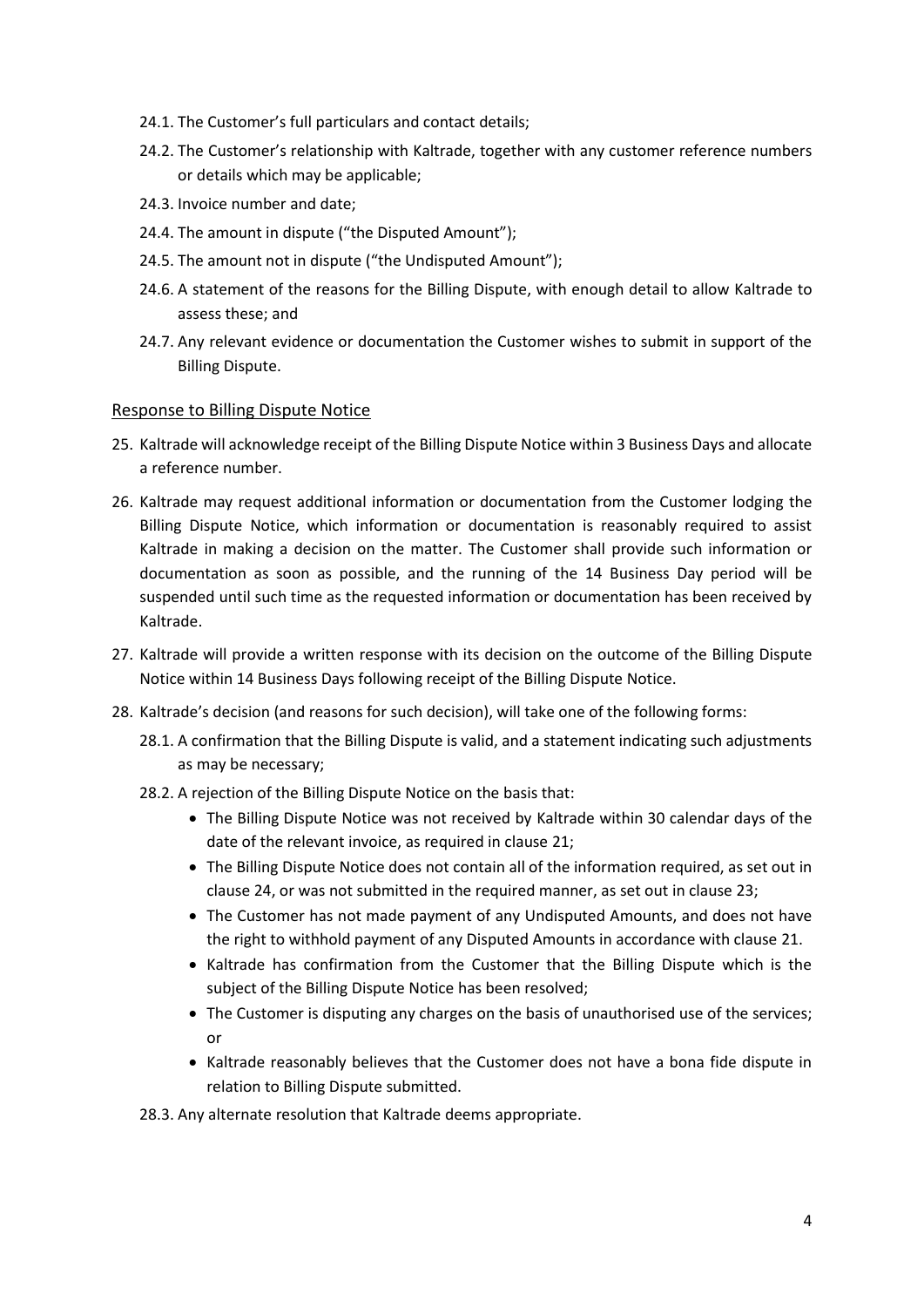### <span id="page-4-0"></span>Response Implications

- 29. If stipulated in Kaltrade's response in terms of clause [28](#page-3-1) that the Customer must make payment of the Disputed Amount or a portion thereof, the Customer must pay the Disputed Amount or such indicated portion within 5 Business Days of the date of Kaltrade's response.
- 30. If stipulated under Kaltrade's response in terms of clause [28](#page-3-1) that Kaltrade must withdraw the Disputed Amount or refund a fee already paid, Kaltrade must as soon as practicable:
	- 30.1. Provide the Customer with a statement reflecting the adjustment to their account. It is intended that this adjustment will be contained on the next invoice issued to the Customer, but the parties acknowledge that this may be delayed due to timing issues with the response and Kaltrade's standard billing terms; or
	- 30.2. Credit any Disputed Amount already paid by the Customer.

#### <span id="page-4-1"></span>Continued Service Provision

- <span id="page-4-4"></span>31. Kaltrade will not disconnect a service provided to the Customer which is the subject of a Billing Dispute Notice, or take adverse collection procedures or impose late payment penalties or charges, while attempting to resolve a Billing Dispute lodged in terms of this Billing Disputes Procedure and until such time as Kaltrade has reached a decision and communicated this to the Customer, provided that Undisputed Amounts are paid timeously.
- 32. Kaltrade reserves the right, however, to take such measures mentioned in claus[e 31](#page-4-4) immediately:
	- 32.1. Where a determination of the Billing Dispute has been made and communicated to the Customer; or
	- 32.2. Where the Customer has indicated that they are unable to pay the invoice or bill, or have filed or are the subject of any application to court for sequestration or liquidation, or otherwise seek to reach a formal arrangement with their creditors.
- 33. Subject only to the above, the rights and obligations of each party under the Billing Disputes Procedure continue pending resolution of a Billing Dispute invoked under this Billing Disputes Procedure. For the avoidance of doubt, this includes that Kaltrade shall continue to have the right to terminate or suspend the service in accordance with Kaltrade'srights under the agreement that the Customer has with Kaltrade.

### <span id="page-4-2"></span>**Confidentiality**

34. Neither party shall use any information obtained from the other party during the course of any process invoked under the Billing Disputes Procedure for any purpose other than the resolution of the particular Billing Dispute.

### <span id="page-4-3"></span>**Referral of Complaints to ICASA**

35. If the Customer is not happy about the outcome of a Complaint or a Billing Dispute, the Customer has the right to escalate it to ICASA. If ICASA are not able to resolve the matter it may be referred to the ICASA Complaints and Compliance Committee for adjudication.